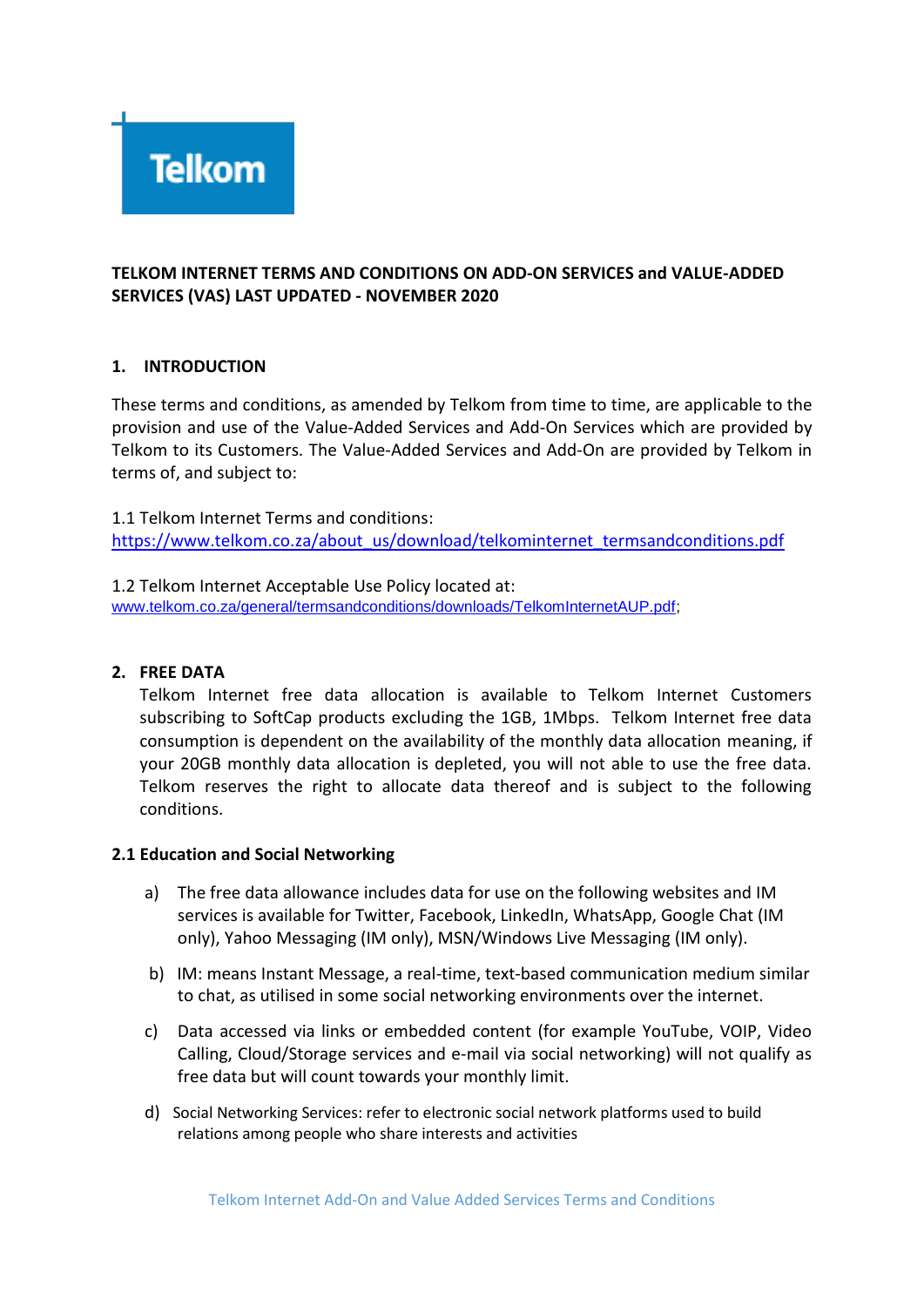d) Services qualifying for free data allowance can be changed at Telkom's sole discretion. You are therefore advised to check whether the website you wish to access is listed on <https://tlkm.link/ZeroRatedSites> before attempting to access any website or IM service.

e) Accessing identified Social Networking services is subject to Telkom Internet Acceptable Use "AUP " Policy which may be accessed at: [www.telkom.co.za/general/termsandconditions/downloads/TelkomInternetAUP.pdf;](http://www.telkom.co.za/general/termsandconditions/downloads/TelkomInternetAUP.pdf)

- f) Once your SoftCap limit is reached, you will no longer have access to the zero-rated educational and social networking services
- h) Total usage for identified websites and services can be viewed by using the Telkom Internet Usage Tracking Tool: [https://customerportal.telkomsa.net](https://customerportal.telkomsa.net/)

# **2.2 Night Surfer**

Night Surfer is the free data Telkom offers to SoftCap subscribers (excluding 1GB & 1Mbps) for use between 00:00am to 7:00am that does not count towards your SoftCap monthly allocation. However, once you have reached your SoftCap limit, you will no longer be able to use the free Night Surfer data.

## **2.3 Telkom Internet Mobile Data**

Telkom Internet mobile data allocation is available to Telkom Internet customers on SoftCap and Uncapped products excluding the 1GB, 1Mbps Uncapped Unlimited Home and Home Unlimited Lite products; however, Telkom reserves the right to apply distribution thereof. TI Mobile can be used as failover in the event of outage. Telkom Internet Customers that have activated this capability will receive a set allocation of monthly recurring data, ranging between 1GB, 2GB and 3GB depending the package subscribed to, to be consumed from their mobile connection, subject to the following conditions:

- a. All prospective subscribers consent to undergo credit vetting process before provisioning of the Telkom Internet mobile data service.
- b. RICA shall apply.
- c. The first SIM will be supplied free of charge; however, a SIM and connection fee shall apply for any additional SIM's.
- d. A maximum of 5 (five) SIMs will be allowed for a residential customer and 10 SIMs for a business customer.
- e. 5 or 10 SIMS linked to the same Telkom Internet product will consume the same data allocated on the product e.g. if an account with 1GB free TI Mobile data has 5 SIMS activated, all the 5 SIMS will consume from the 1GB allocation
- f. A compatible 3G and LTE device is required to use through the Telkom Mobile 3G and LTE network respectively. The maximum speed that can be experienced by the subscriber is dependent on the speed specification of the device or supported by the network.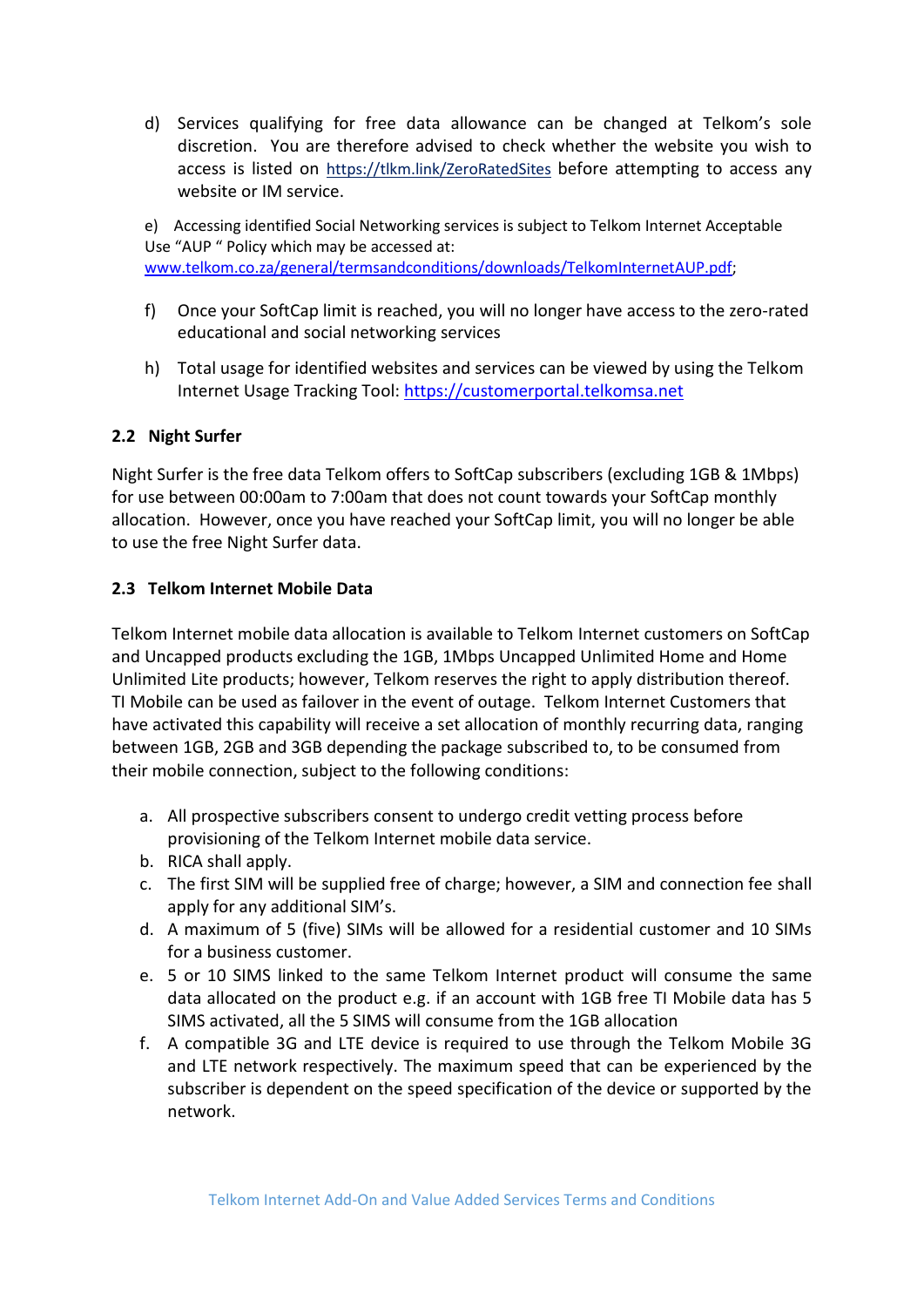- g. An LTE modem/router that is compatible with the 1800MHz and/or 2300MHz band will be required for the subscriber that wishes to experience the LTE speeds on the Telkom Mobile network.
- h. 3G and LTE Data modems and routers that support download speeds of up to 7.2Mbp/s and up to 21Mbp/s will be available in store. The device speed has an impact on the network speed experienced by the subscriber.
- i. All Networks Internet Bundle means a 3G/4G/LTE-based Internet bundle that is used to access data on Telkom Mobile's GSM network.
- j. All Telkom Mobile Internet data allocations are LTE enabled thus can also be used in LTE network coverage to access Internet subject to using an LTE enabled device.
- k. LTE access is limited to availability of LTE network coverage visit the following site to check if you are in an LTE coverage<https://secure.telkom.co.za/today/ucm/>
- l. Subscription to Telkom Internet Mobile data is subject to Telkom 3G/LTE network coverage and network availability. The service is a best-effort service and no guarantees are provided on availability or throughput.
- m. The Telkom Internet mobile data is available only on the Telkom Mobile network.
- n. Out of bundle data can be purchased on Top-up
- o. Telkom shall not be held responsible for failure to access Internet at locations where Telkom's mobile network does not have coverage and the service experience may change from time to time.
- p. Data balances of inclusive Internet bundles for Telkom Internet mobile data will not carry over to the following month but will expire at the end of the month, e.g If the 1GB data allocated for July is not finished by 31 July, it will not carry over to August.
- q. Telkom Internet mobile data Top-up is valid until the end of the following calendar month from date of activation.
- r. Out of bundle rates will apply for Telkom Internet mobile data when activated by the subscriber.
- s. Telkom is not liable for any loss or damage to a Customer's property or equipment arising out of the provision, installation or maintenance and use of Telkom's mobile's 3G/LTE service.
- t. Telkom will not incur any liability whatsoever for any loss or damage because of any use, authorised or unauthorised, resulting from virus attacks, security vulnerabilities, and loss of information.
- u. Prices include VAT.
- v. SMS and voice capabilities are not available.
- w. TI Mobile data can be purchased by accessing Self Service Portal at [https://customerportal.telkomsa.net](https://customerportal.telkomsa.net/)

## **3. ADD ON SERVICES**

### **3.1 TI Entertainment**

TI Entertainment is a value-added bolt-on streaming package that allows SoftCap subscribers access to selected websites and content services to be accounted for as part of the bolt-on and zero rated on associated SoftCap product. Once your SoftCap limit is reached you will no longer have access to zero-rated TI Entertainment service. TI entertainment is subject to the following conditions: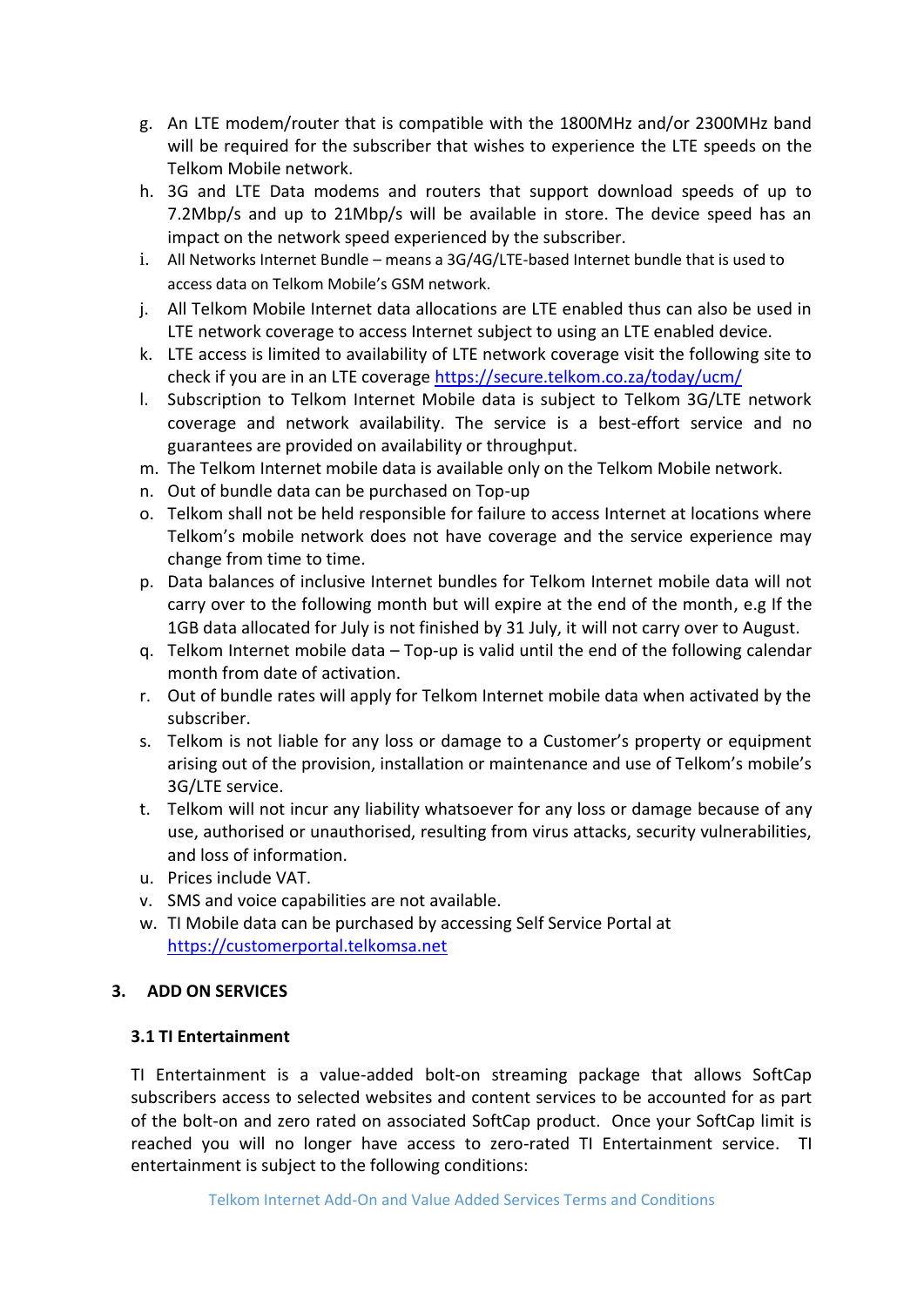- a) This service is available for purchase to SoftCap customers from 20GB and higher packages.
- b) The service includes uncapped data to the following video services subject to the Telkom Internet AUP Policy:
	- i. iTunes (AppleTV)\*
	- ii. DStv BoxOffice Online\*\*
	- iii. DStv CatchUp Online\*\*\*

\* Will require an Apple TV device

- Excludes all apps services for example YouTube, Hulu, Netflix and Podcasts etc.
- Uncapped data only includes iTunes movies renting, buying and music

\*\*Must have a subscription to DSTV BoxOffice

\*\*\*Must be a DSTV Premium Subscriber

### **3.2 Integrated Data Service (IDS)**

Telkom Integrated Data (IDS) service is available to all SoftCap Telkom Internet Customers on 20GB and higher packages, for an additional subscription. IDS gives Telkom Internet SoftCap Customers the capability to use their full SoftCap data bundle on either fixed or mobile/smart devices.

Telkom Internet Uncapped subscribers, can purchase IDS as an additional internet account. Customers that have registered for IDS service can utilise it on their fixed broadband and allocated Telkom mobile data SIM, subject to the following conditions:

i) All prospective subscribers consent to undergo credit vetting process before provisioning of the Telkom Integrated Data service.

ii) RICA shall apply.

iii) The first SIM will be supplied free of charge; however, a SIM and connection fee shall apply for any additional SIM's.

iv) Existing Telkom Internet mobile data SIMs associated with the Telkom Internet SoftCap account will be upgraded to be used on the IDS service.

v) The Telkom Internet mobile data allocations will no longer apply when the IDS add-on service is enabled.

vi) A maximum of 5 SIMs will be allowed for a residential customer and 10 SIMs for a business customer.

vii) If 5 or 10 SIMs are linked to the same Telkom Internet product with 100GB IDS data, they will all consume from the 100GB data allocation.

viii) A compatible 3G and LTE device is required to use through the Telkom Mobile 3G and LTE network respectively. The maximum speed that can be experienced by the subscriber is dependent on the speed specification of the device or supported by the network.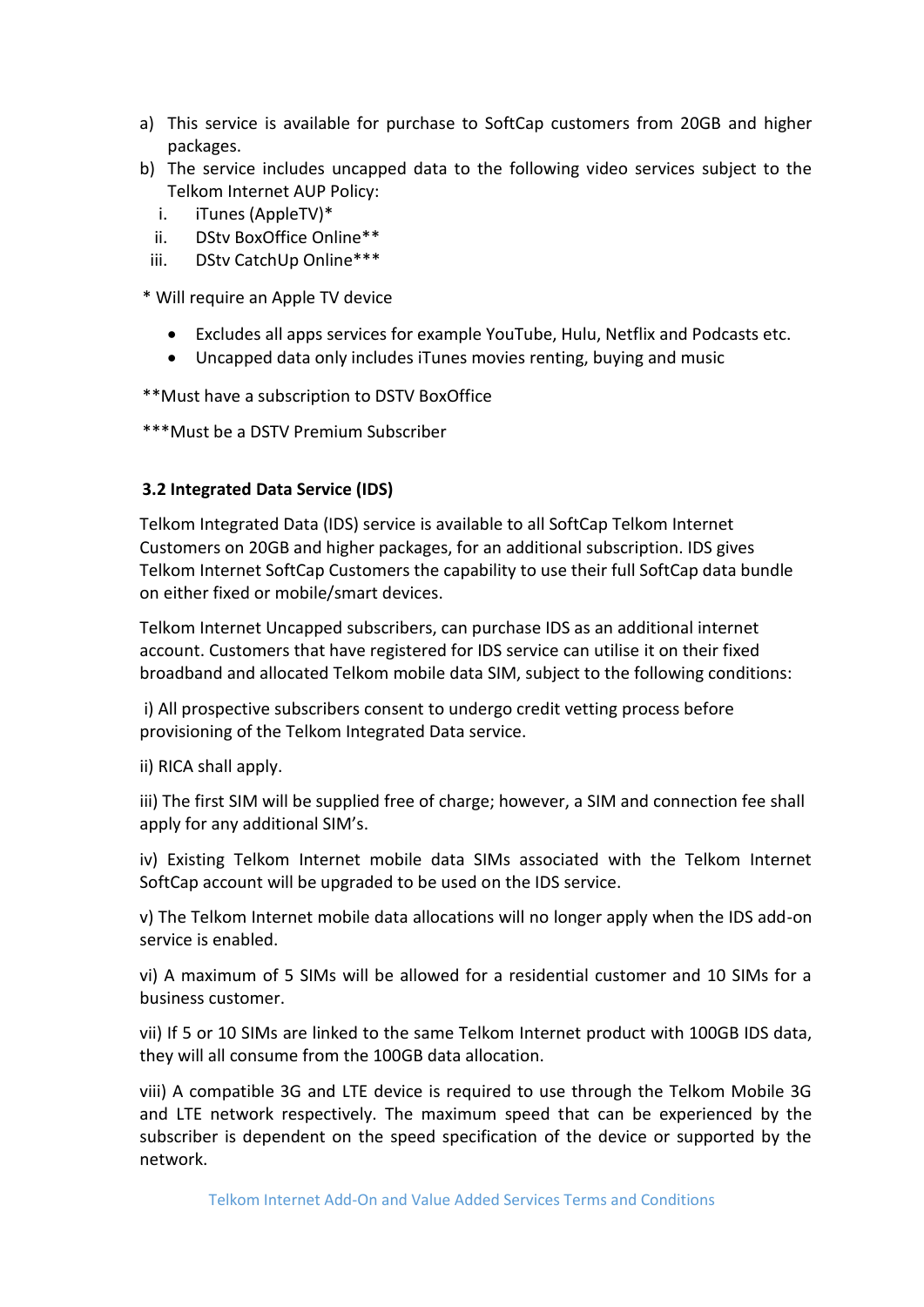ix) An LTE modem/router that is compatible with the 1800MHz and/or 2300MHz band will be required for the subscriber that wishes to experience the LTE speeds on the Telkom Mobile network.

x) 3G and LTE Data modems and routers that support download speeds of up to 7.2Mbp/s and up to 21Mbp/s will be available in store. The device speed has an impact on the network speed experienced by the subscriber.

xi) The IDS service add-on data allocation is LTE enabled thus can also be used in LTE network coverage to access Internet subject to using an LTE enabled device.

xii) LTE access is limited to availability of LTE network coverage visit the following site to check if you are in an LTE coverage https://secure.telkom.co.za/today/ucm/

xiii) Subscription to the IDS add-on service is subject to Telkom 3G/LTE network coverage and network availability. The service is a best-effort service and no guarantees are provided on availability or throughput.

xiv) The Integrated Data is available only on the Telkom Mobile network, no roaming is allowed.

xv) Out of bundle data can be purchased on Top-up.

xvi) Telkom shall not be held responsible for failure to access Internet at locations where Telkom's mobile network does not have coverage and the service experience may change from time to time.

xvii) The use of data on IDS excludes the following data usage. Such usage will be accounted for as normal data usage that is deducted from the SoftCap data allocation when used from the IDS mobile SIM:

- Night Surfer data available on SoftCap
- TI Entertainment Bolt-on data
- Free data to selected social networking and educational websites

xviii. Data allocations on IDS does not roll over to the following month but will expire at the end of the month, e.g. if Customer subscribes to a 20GB IDS service and it is not depleted by end of July, it will expire and not carry over to August

xix. Telkom Internet IDS data Top-up is valid until the end of the following calendar month from date of activation.

xx. Out of bundle rates will apply for Telkom Internet IDS data when activated by the subscriber.

xxi. Telkom is not liable for any loss or damage to a customer's property or equipment arising out of the provision, installation or maintenance and use of Telkom's mobile's 3G/LTE service.

xxii. Telkom will not incur any liability whatsoever for any loss or damage as a result of any use, authorised or unauthorised, resulting from virus attacks, security vulnerabilities, and loss of information.

xxiii. Prices include VAT.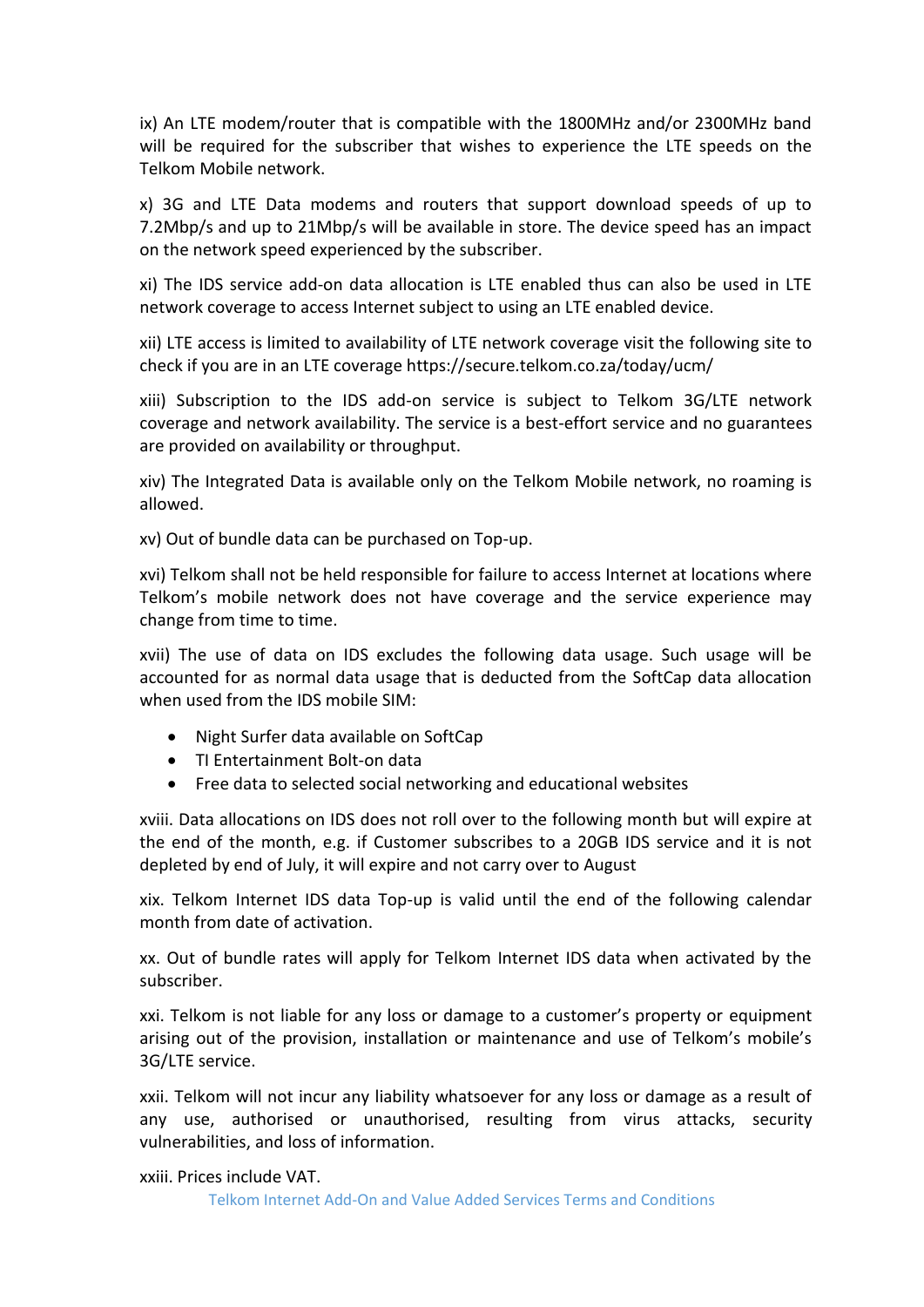xxiv. SMS and voice capabilities are not available.

xxv. Integrated data can be purchased by accessing Self Service Portal at: [https://customerportal.telkomsa.net](https://customerportal.telkomsa.net/) 

xxvi. The IDS is subject to the compulsory use of broadband access line using Telkom's Fibre/xDSL service or a third party fibre service bundled with Telkom Internet SoftCap packages.

xxvii. Telkom Internet customers using Uncapped internet bundles who wish to purchase IDS, may purchase IDS as an additional service.

xxviii. For every broadband service only 5 Telkom Internet accounts can be provisioned.

#### **3.3 Domain Name Services**

A domain is a user-friendly means of replacing an IP address. Registering a domain name provides shorter, more user-friendly Web name for a company e.g. company.co.za and e-mail addresses e.g. [yourname@mycompany.co.za.](mailto:yourname@mycompany.co.za) A domain name is an ideal way to market a business on-line. Once a domain name has been registered, no one else can use it, except the registered owner.

- Registration of a domain will only take place once a signed order form has been received from customer.
- Domains are billed on a twelve-month cycle

3.3.1 A domain name registered by a customer with Telkom is valid for a period of 12 (twelve) months from date of registration. During the  $11<sup>th</sup>$  month of the term, the customer will be prompted by the Registrar for renewal. The customer will be expected to renew the domain name within 20 (twenty) Business Days upon receipt of the communication. On receipt of payment for renewal from the customer, Telkom shall renew the domain name for the next 12 months, unless the domain name is terminated by the customer upon written notice to Telkom one calendar month (Month 11) prior to renewal date.

3.3.2 If payment for a domain name(s) has not been made within 20 (twenty) Business Days of the registration or renewal contemplated in clause 3.3.1 above, Telkom reserves the right, in its sole discretion and without any notice to the Customer, to deregister the domain name(s) and make it available for re-registration.

3.3.3 Should domain name(s) be terminated by Telkom or the Customer for any reason whatsoever, Telkom shall, without incurring any liability of whatever nature, be entitled to notify the relevant domain name administrator of such termination and to instruct the afore-mentioned domain name administrator to remove Telkom as the host of such domain name, or the domain name(s) to terminate and not renew the afore-mentioned domain name(s).

3.3.4 Registration, maintenance and transfer of a domain name(s) are subject to the terms and conditions of the relevant domain name administrator who allocates and governs such domain name(s), and Telkom cannot guarantee the registration of domain name(s) selected by a customer.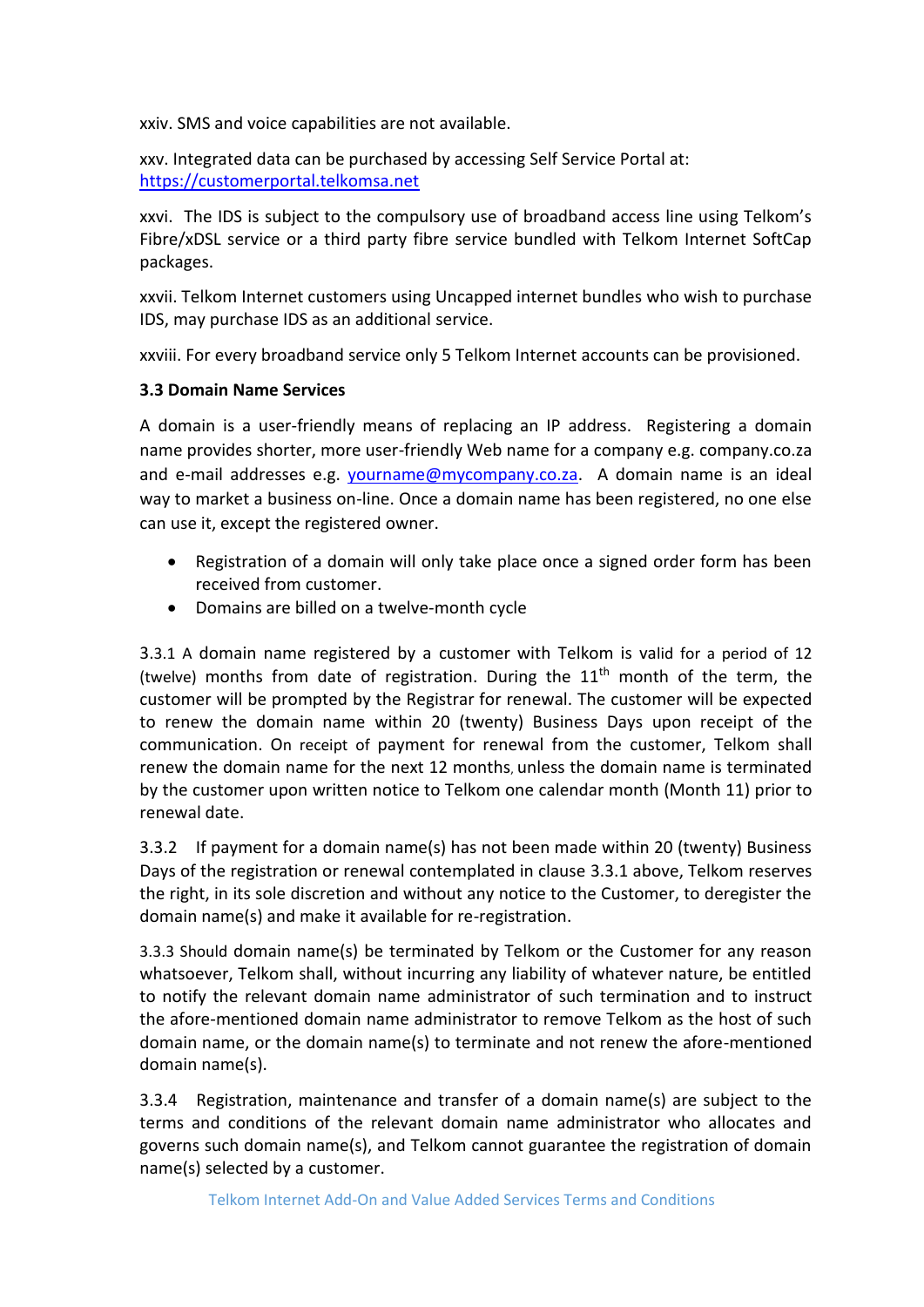3.3.5 All domain names such as." co.za, .com, .net" and related subdomains are subject to the terms and conditions of the relevant domain name administrator, as amended from time to time.

3.3.6 The customer warrants that the use or registration of the domain name(s) does not interfere with, nor infringe, any trade mark, Patent laws, service mark, trade name, company name, close corporation name, copyright nor any other intellectual property right of any third party, and indemnifies Telkom against any and all claims that may arise out of such interference or infringement.

3.3.7 In the event that any of the domain name administrator suspends, amends, or terminates its provision of a domain name(s), or any other aspect of its services upon which Telkom depends for the provision of domain name(s) to the customer, Telkom will use reasonable endeavours to ensure the continuance of domain. In the event that Telkom is unable to ensure such continuance, Telkom shall be entitled to terminate domain name(s) with immediate effect in which event, customer agrees that Telkom will not be liable to customer or any other third party for any loss or damages as contemplated in clause 4.2 below.

3.3.8 Telkom reserves the right to change its domain name administrator from time to time.

3.3.9 If the domain is registered as part of a contract with Telkom, and if the customer terminates the contract before the end of the contract period, Telkom reserves the right to charge the customer a pro-rata determined penalty in order to recover the cost of the registration of the domain, based on the rate negotiated by Telkom with the respective domain registrar.

## **3.4 Web Hosting Services**

Telkom, in its sole discretion will make available an amount of space on its web server for use by the customer to host web-pages.

### **4. LIABILITY AND INDEMNITY**

4.1 Telkom assumes no responsibility for, and shall not attract any liability in respect of, the integrity, correctness, retention or content of information transported via its network.

4.2 The customer hereby indemnifies Telkom against:

4.2.1 any damage, loss or liability of whatsoever nature arising from a breach of Telkom or the customer's security measures, which may result in, inter alia, data theft, abuse of a customer's e-mail account or the defacing of websites hosted by Telkom, any misuse of Telkom facilities or services and/or any act or omission of any other customer of Telkom;